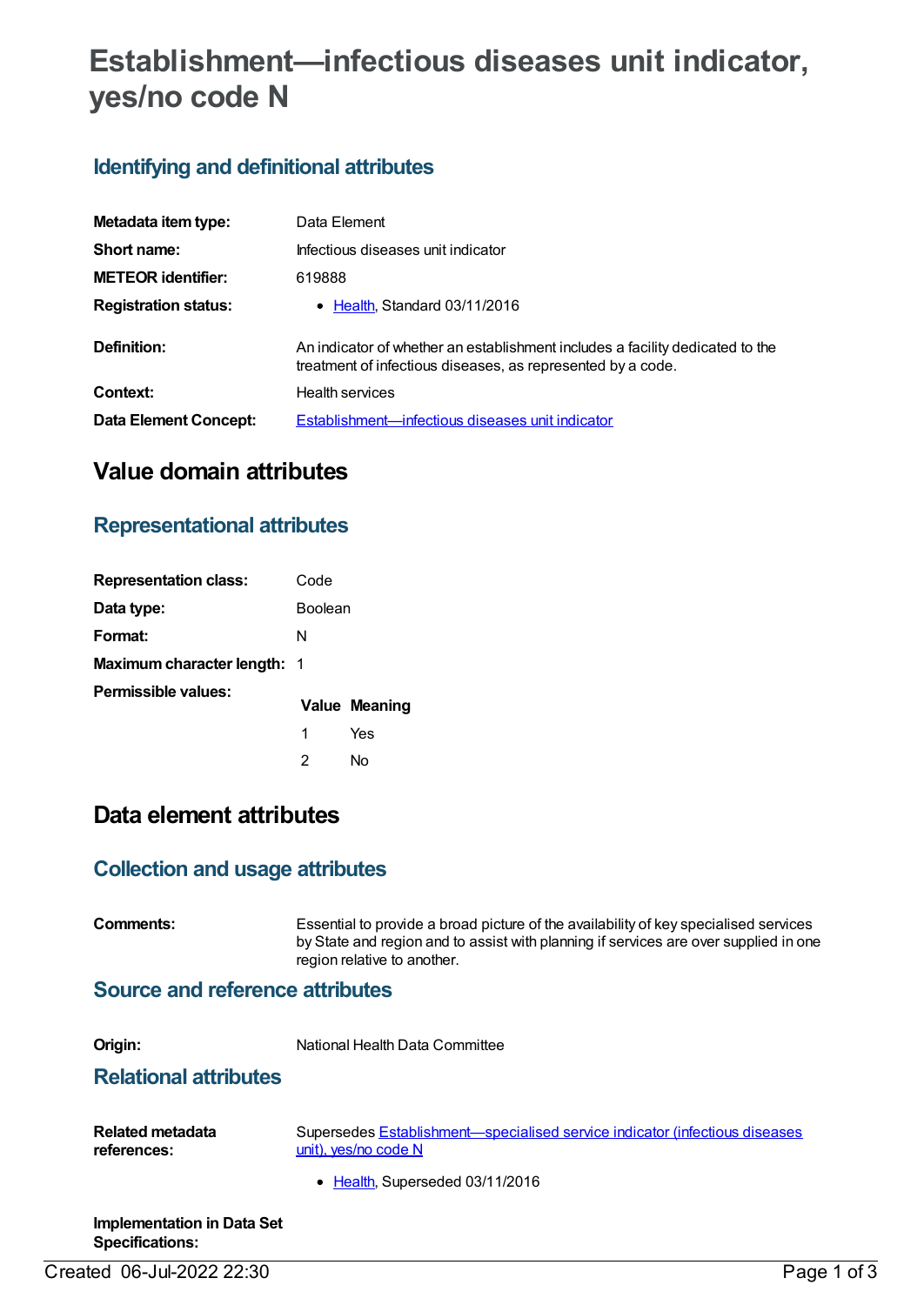Local Hospital [Networks/Public](https://meteor.aihw.gov.au/content/713848) hospital establishments NMDS 2020–21[Health](https://meteor.aihw.gov.au/RegistrationAuthority/12), Superseded 05/02/2021

*Implementation start date:* 01/07/2020

*Implementation end date:* 30/06/2021

*Conditional obligation:*

This metadata item is only required for the **Public Hospital Establishments (PHE)** reporting level. It is collected once for each PHE.

Local Hospital [Networks/Public](https://meteor.aihw.gov.au/content/727356) hospital establishments NMDS 2021–22[Health](https://meteor.aihw.gov.au/RegistrationAuthority/12), Superseded 17/12/2021

*Implementation start date:* 01/07/2021

*Implementation end date:* 30/06/2022

*Conditional obligation:*

This metadata item is only required for the **Public Hospital Establishments (PHE)** reporting level. It is collected once for each PHE.

Local Hospital [Networks/Public](https://meteor.aihw.gov.au/content/742044) hospital establishments NMDS 2022–23[Health](https://meteor.aihw.gov.au/RegistrationAuthority/12), Standard 17/12/2021

*Implementation start date:* 01/07/2022

*Implementation end date:* 30/06/2023

*Conditional obligation:*

This metadata item is only required for the **Public Hospital Establishments (PHE)** reporting level. It is collected once for each PHE.

Local Hospital [Networks/Public](https://meteor.aihw.gov.au/content/756101) hospital establishments NMDS 2023–24[Health](https://meteor.aihw.gov.au/RegistrationAuthority/12), Recorded 24/06/2024

*Implementation start date:* 01/07/2023

*Implementation end date:* 30/06/2024

*Conditional obligation:*

This metadata item is only required for the **Public Hospital Establishments (PHE)** reporting level. It is collected once for each PHE.

Public hospital [establishments](https://meteor.aihw.gov.au/content/643172) data element cluste[rHealth](https://meteor.aihw.gov.au/RegistrationAuthority/12), Superseded 25/01/2018